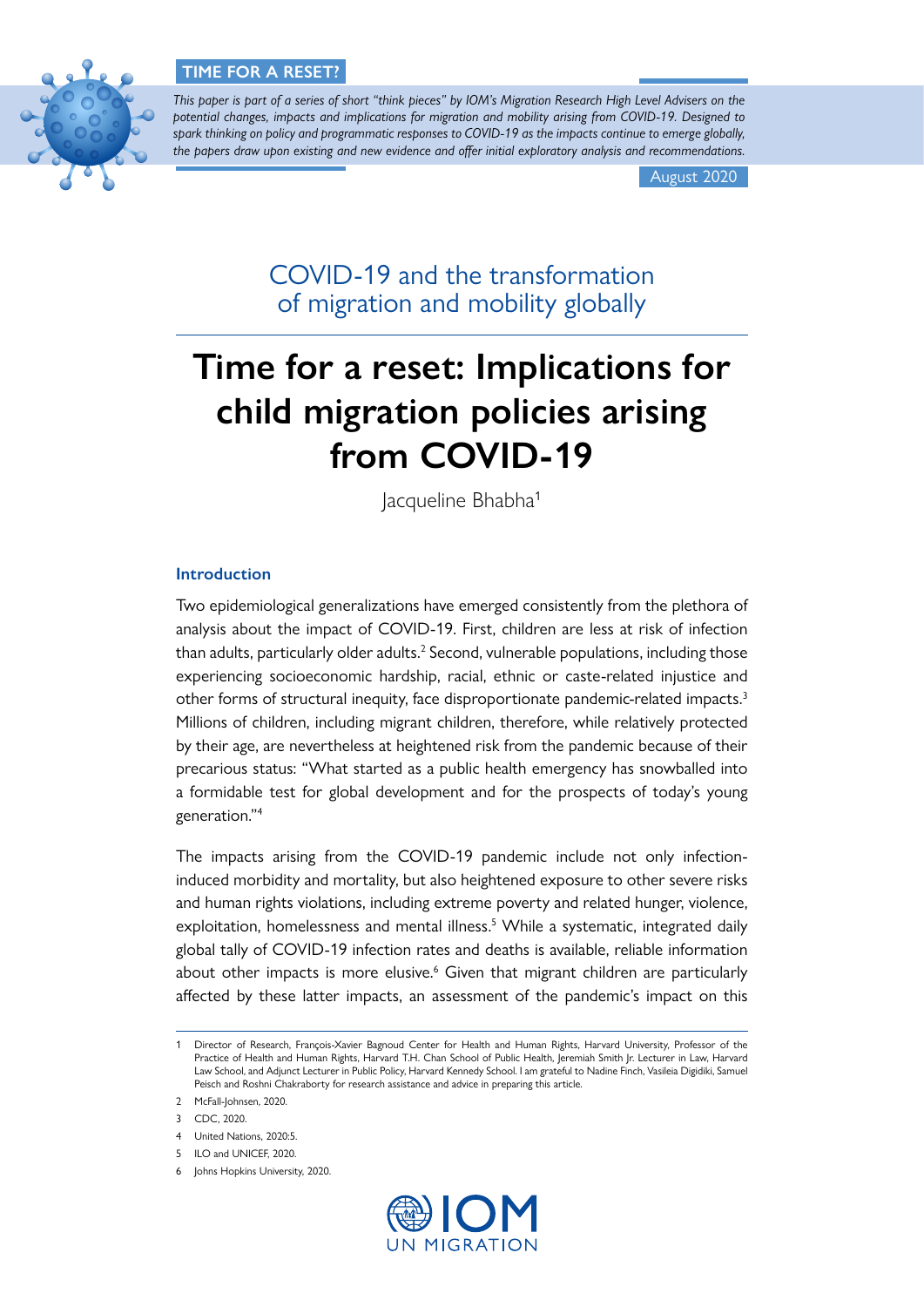

**PAGE 2**

population and the policy implications that flow from it must rely on disparate data sources, including crowdsourced mobility data, media reports and anecdotal accounts.7

The global child migrant population affected by the pandemic spans a very diverse constituency. Among them, and not covered by this report, are children accompanied by supportive and socioeconomically secure families able to protect their members from exposure to congregate settings and other pandemic risk factors, and to organize (or reorganize) their migrations through safe and legal channels. However, millions of child migrants affected by COVID-19 are highly vulnerable, whether they migrate accompanying family members or alone.8 They include children forced to flee conflict, persecution or environmental calamity. They also include children forced to leave unbearable home circumstances, whether because of destitution, lack of future prospects, familial abuse or other pressures.<sup>9</sup> The pandemic, and the strain it has placed on all public services, including those responsible for protecting vulnerable children, compounds circumstances already filled with a wide range of age-specific child-protection risks. A case in point is the risk posed by delays in immunization campaigns to administer life-saving vaccines for rubella and measles – with millions of children affected, those forcibly displaced are likely to be at particular risk.<sup>10</sup>

# **What is changing?**

The most dramatic migration-related impact of the response to COVID-19 has been **the precipitous drop in mobility, accompanied by widespread border closure.**11 Child migrants, accompanied by family members or unaccompanied, whether seeking asylum, family reunification or other migration-related goals, have found their journeys blocked. Border closure, such as the total shutdown of the Balkan route across the Mediterranean and Southern Europe, forces children to stay in hazardous settings or to explore dangerous alternative routes.<sup>12</sup> In the United Kingdom, there is evidence of a dramatic rise in the numbers of very young, unaccompanied child migrants, some suspected of being trafficking into modern slavery, being transported across the Channel in small dinghies in response to the pandemic-related drop in other forms of cross-Channel transport.<sup>13</sup> These mobility changes also exacerbate the exposure to stigma and discrimination, as communities target their fears of contamination on those deemed "outsiders", including young migrants.14

<sup>7</sup> United Nations, 2020; IOM, 2020a.

<sup>8</sup> You et al., 2020:32.

<sup>9</sup> IOM, 2020b:231–252.

<sup>10</sup> WHO, 2020; You et al., 2020:35.

<sup>11</sup> Guadagno, 2020; IOM, 2020c, 2020d.

<sup>12</sup> Sanchez and Achilli, 2020.

<sup>13</sup> Campbell, 2020.

<sup>14</sup> You et al., 2020:37.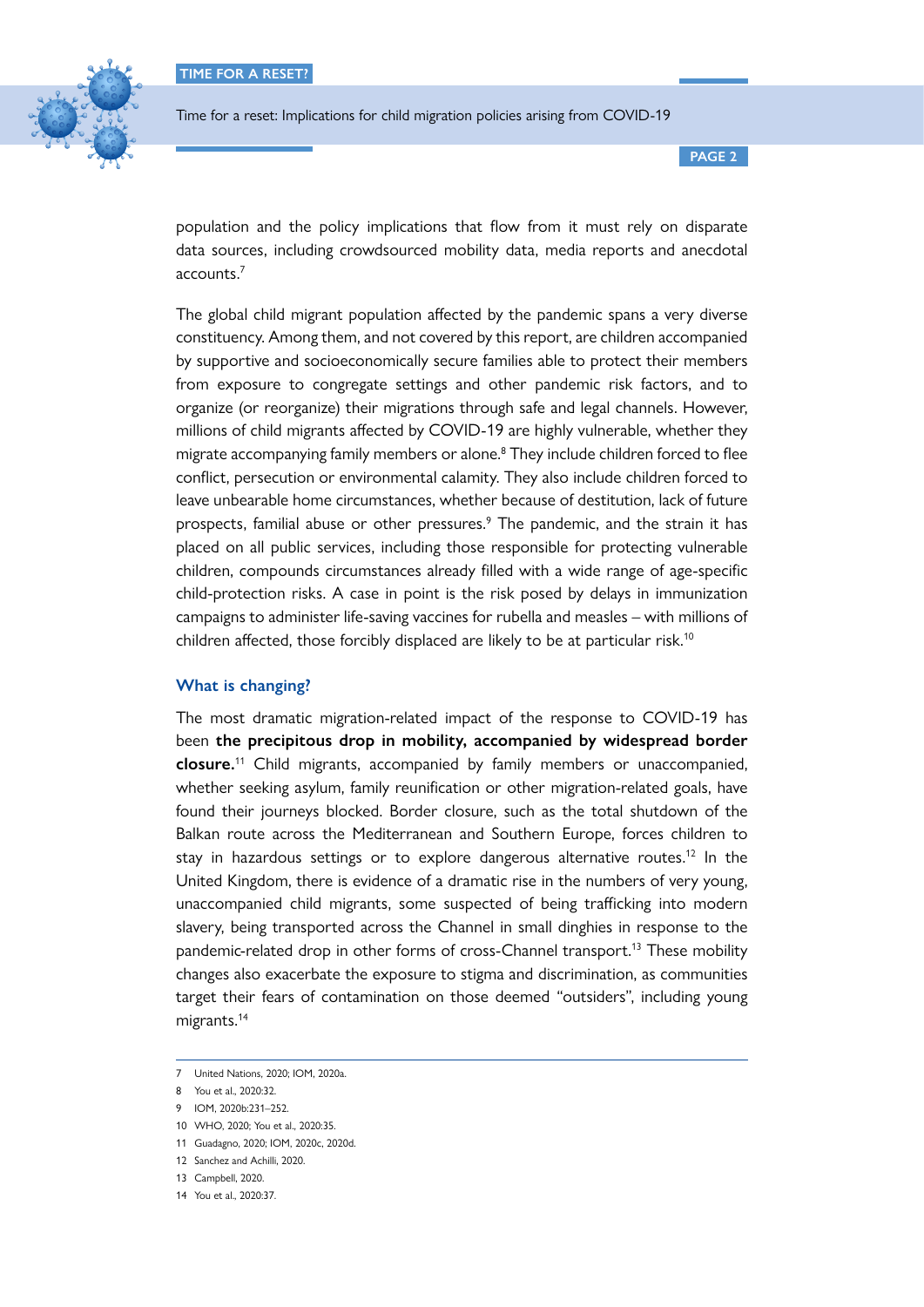

**PAGE 3**

While many States, in the process of closing borders, have also halted **child migrant removals**, some have not. In Ethiopia, 434 unaccompanied child returnees, in the main not previously tested or offered assistance, were returned, and had to be quarantined in centres established by the Government.<sup>15</sup> In some contexts, border closure has not been symmetrical. The United States of America has used the pandemic as a justification for stopping all asylum seekers from presenting claims at its southern border.<sup>16</sup> However, it has also stopped sheltering unaccompanied minors and has instead continued deporting them. Though 2,400 children have been released from United States immigration detention since the start of the pandemic,<sup>17</sup> a much larger number have been repatriated, some within hours of their arrival in the United States and before they could speak to a family member or an adviser.<sup>18</sup> Over 10,000 unaccompanied minors were repatriated between December 2019 and April 2020, without being tested for the virus or screened to ascertain whether they had a credible fear of persecution.<sup>19</sup>

# The number of unaccompanied migrant minors transferred to the United States refugee agency plummeted as hundreds were instead expelled



The Office of Refugee Resettlement received only 58 children from border officials in April as officials ramped up expulsions.

*Source:* Montoya-Galvez, 2020.

15 UNICEF, 2020a; You et al., 2020:33.

16 Kanno-Youngs and Semple, 2020.

17 O'Toole and Carcamo, 2020.

18 Dickerson, 2020.

19 USDHS, 2020; Sanchez and Achilli, 2020:5.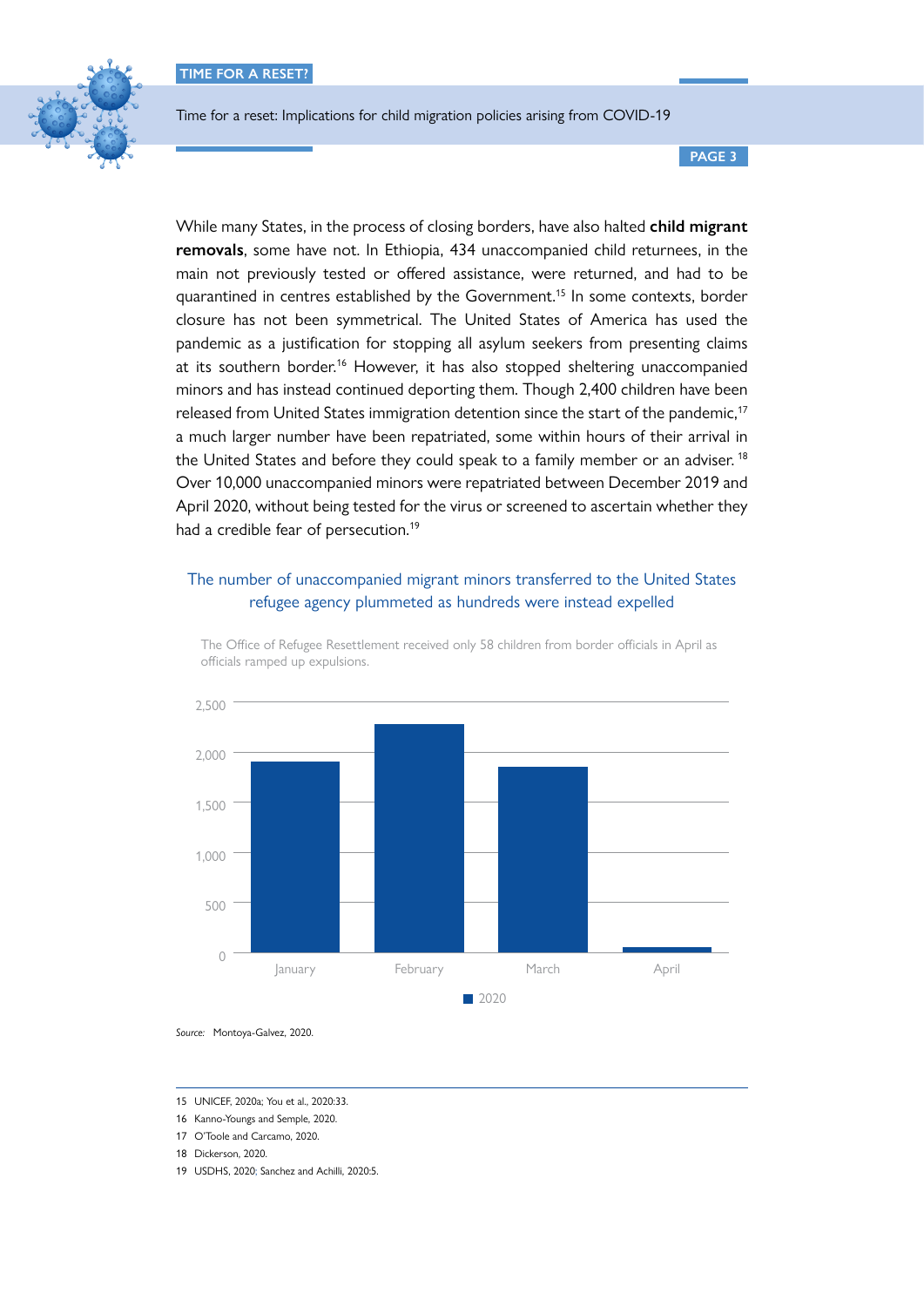**TIME FOR A RESET?**



Time for a reset: Implications for child migration policies arising from COVID-19

**PAGE 4**

Forced removals of migrant children have also occurred elsewhere. The Bangladeshi authorities have closed the border to Rohingya arrivals, but have forcibly relocated hundreds, including at least 40 children, to a remote and flood-prone island, despite United Nations concerns about its habitability<sup>20</sup> and the community's opposition, a vivid illustration of the particular vulnerability of stateless children during the current pandemic.<sup>21,22</sup>

Refugee resettlements have also been impacted by border closures. In Greece, as of early April 2020, over 5,200 unaccompanied and separated children urgently needed relocation to satisfactory settings, with over 1,600 of them at particular risk of exploitation, violence or contamination in densely overcrowded and unsanitary camps on the Aegean islands. However, resettlement commitments made by 10 European Union member States have been broken.<sup>23</sup> As of this writing, only 98 unaccompanied children have been relocated from the Greek camps: 12 to Luxembourg; $^{24}$  47 to Germany;<sup>25</sup> 23 to Switzerland;<sup>26</sup> and 16 to the United Kingdom.<sup>27</sup>

A second pandemic-related impact on forced child migrants has been the **deteriorating situation in refugee camps and other humanitarian shelter settings**. Of the 30 million distress child migrants (refugees, asylum seekers or internally displaced persons), the great majority are likely to be negatively impacted by the mobility restrictions, combined with changes in access to all forms of social protection.28 The well-being of distress child migrants has been sharply impacted by significant declines in the presence of humanitarian workers, shortages in essential supplies, and dramatic reductions in personal safety and services.<sup>29</sup> Even before the advent of the COVID-19 pandemic, the conditions of children living in refugee camps were harsh.

In Greece, home to the European Union's largest refugee camps, many migrant children have long lacked access to education, with only 40 per cent of the country's refugee children and only 3 per cent of the migrant children on the islands enrolled in formal schooling. Postpandemic, the number of children in the island camps receiving any form of schooling has shrunk from one third of the estimated 5,296 children of schooling age in April 2019 to zero, with the Greek Government announcing the closure of all schools and non-formal educational services on the islands on 10 March 2020.

<sup>20</sup> *Dhaka Tribune*, 2019.

<sup>21</sup> Human Rights Watch, 2020.

<sup>22</sup> De Chickera, 2020.

<sup>23</sup> Smith, 2020.

<sup>24</sup> *Deutsche Welle*, 2020a.

<sup>25</sup> *Deutsche Welle*, 2020b.

<sup>26</sup> Bathke, 2020.

<sup>27</sup> Smith, 2020; UNICEF, 2020b.

<sup>28</sup> Sanchez and Achilli, 2020:12.

<sup>29</sup> Kelly et al., 2020.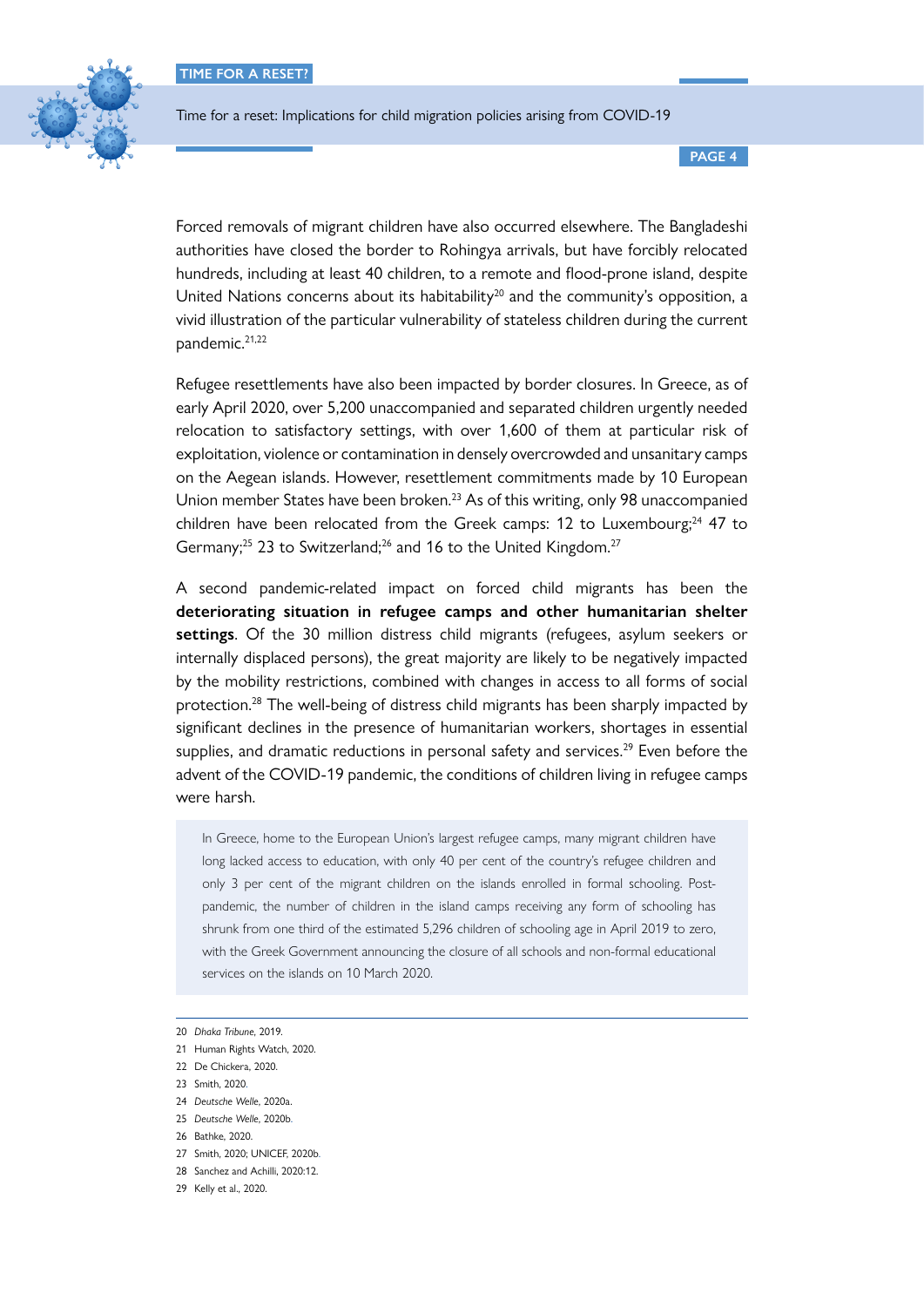

**PAGE 5**

Only 5 of the 17 official migrant shelters in the Mexican border state of Juarez are open to migrant children; an estimated 300 unaccompanied children, two thirds of them from Central America, were housed in the severely overcrowded federal shelter in Ciudad Juárez in December 2019, at the time of a measles epidemic, which led to the shelter being placed under lockdown even before the pandemic hit. The arrival of COVID-19 has compounded the children's anxiety and depression, leading many to exhibit symptoms of distress.<sup>30</sup>

The extensive closure of schools (in 188 countries as of this writing) has particularly severe educational and nutritional impacts on children in informal settlements and camps in the Middle East, sub-Saharan Africa and Asia, where online and other alternative learning and support options are typically nil.<sup>31</sup>

For children in **closed shelters or detention facilities**, the pandemic's impact is even worse, as they face elevated infection risks. $32$  In the United States, 1,500 children remain in custody, subject to abysmal treatment and conditions, despite urgent calls for migrant children to be released from custody into the community.<sup>33</sup> Meanwhile, as the following graph illustrates, the number of migrant children taken into protective custody has dramatically declined, because of border closure and continuing deportations.



# A drop in the number of unaccompanied migrant children in United States custody indicates most are being expelled at the border

30 Navarette and Sanchez, 2020:51.

- 31 Sanchez and Achilli, 2020:36.
- 
- 32 Kerwin, 2020; Hudak and Stenglein, 2020; Stock et al., 2020; Owen, 2020.
- 33 O'Toole and Carcamo, 2020.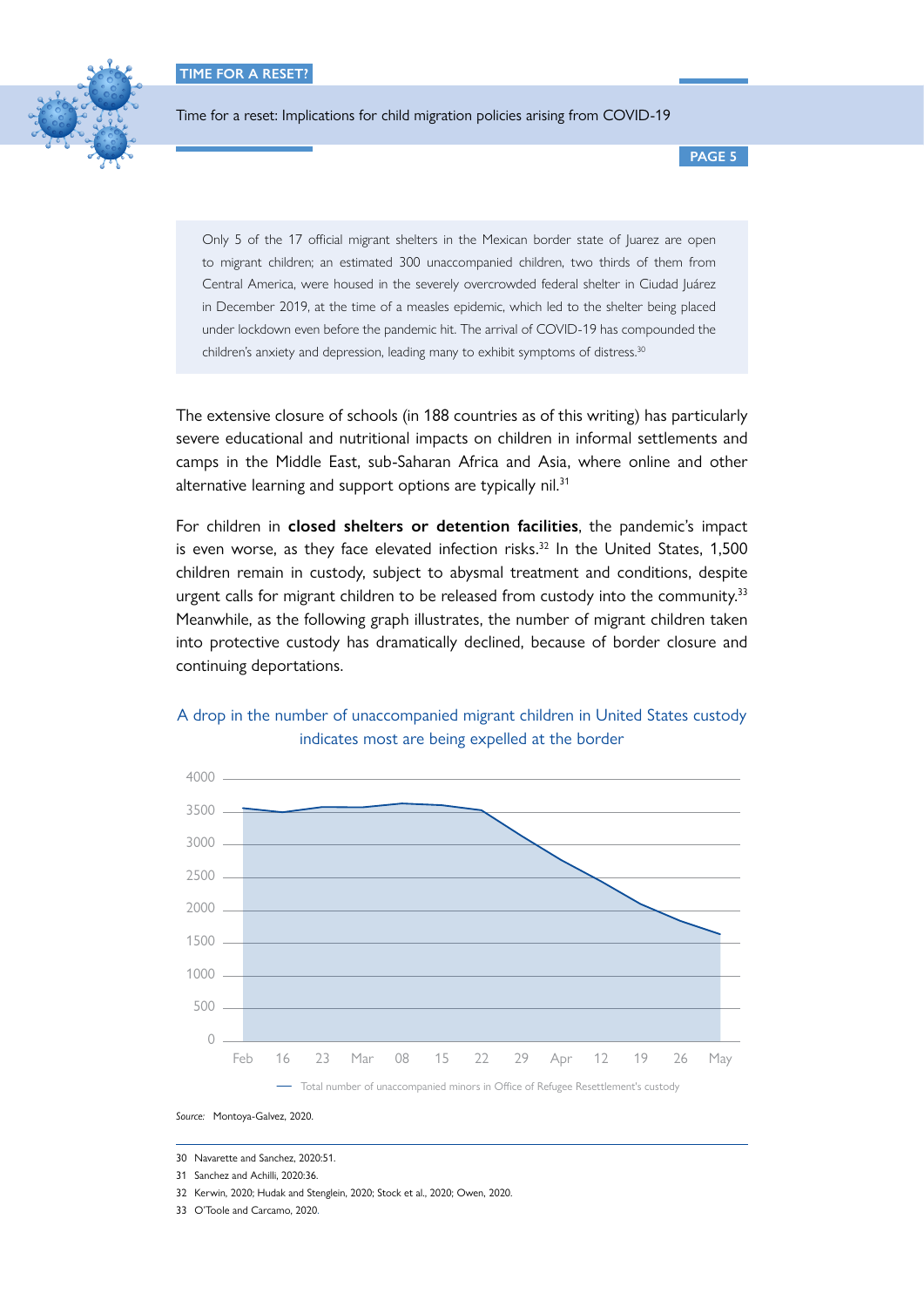

**PAGE 6**

Other risks arise from the heightened pressures and stresses on migrant populations caused by the pandemic. Increased mortality will inevitably create orphans and other parenting deficits, **increasing exposure to abuse**. Already, reported rates of domestic violence and child abuse are up, as are rates of child marriage, child labour and child trafficking.

In the United Kingdom, evidence has emerged that "significant" numbers of vulnerable migrant children are going missing from the care system, some ending up destitute, homeless or in the hands of traffickers or criminal gangs, as pandemic lockdown and other measures have radically shrunk the safeguards in place to protect them.<sup>34</sup>

A particularly egregious situation facing internal child migrants has arisen in India, where a draconian and sudden lockdown precipitated an enormous humanitarian emergency. Millions of migrant child labourers in India's informal economy were laid off work without notice and forced to improvise a survival strategy without any form of social protection. The tragedy was epitomized by the reported death by dehydration and hunger of 12-year-old Jamlo Makdam, an agricultural child migrant labourer, as she embarked on the 150 km journey from Telengana to her home village in Chhattisgarh in the scorching heat. Childline 1098, the national helpline for children, received close to half a million calls from children in distress, many of them migrant workers far from home, within 21 days of the announcement of the lockdown.<sup>35</sup> The huge financial toll of the lockdown is already exacerbating the vulnerability of the poorest Indian children, including those forced to work far from home. Reports have emerged of situations of debt bondage where families are offering their children to moneylenders to repay loans taken during the lockdown.<sup>36</sup> The suspension of labour regulations, such as minimum-wage thresholds and job guarantees, in order to stimulate economic productivity is also fraught with risks for impoverished child migrants without bargaining power.

Finally, the impact of the pandemic on public authorities, including the diversion of state resources to cope with the crisis conditions facing them, has spillover effects for **migrant children in state custody**. In the United Kingdom, there are approximately 10,000 European Union/Europe Economic Area or Swiss children currently or until recently in local authority care. To avoid becoming undocumented (and risking detention and removal) as a result of the impact of Brexit, these children need to apply before 30 June 2021 under a European Union Settlement Scheme for permission to remain legally in the United Kingdom. They will need local authority assistance to do this, assistance that will be in particularly short supply given the other demands on relevant support services.<sup>37</sup>

<sup>34</sup> Townsend, 2020.

<sup>35</sup> *The Hindu*, 2020.

<sup>36</sup> Nagaraj and Srivastava, 2020.

<sup>37</sup> The Children's Society, 2020:3.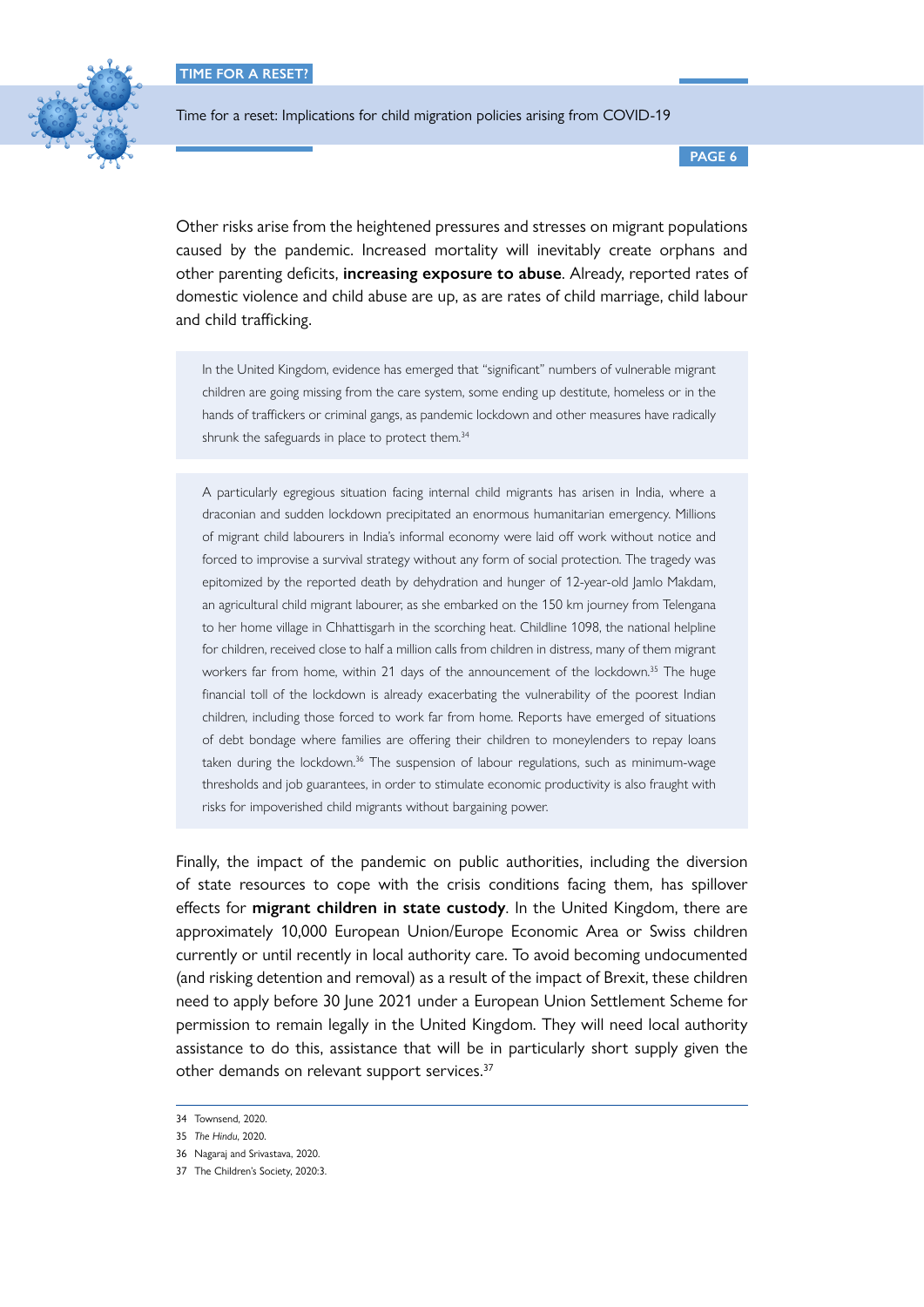

**PAGE 7**

# **Good Practices**

The overall impact of the COVID-19 pandemic on distress child migrants has been extremely harsh. However, the emergency has also generated some opportunities for positive change.

**Many organizations, both official and unofficial, have developed initiatives to support migrant and refugee children within their communities, mainstreaming their care within a child protection framework.** 

UNICEF Italy has collaborated with the Government to establish outreach teams providing health screenings, sanitary supplies, remote counselling and information, including through Facebook Live sessions, to migrant and refugee children affected by the pandemic.<sup>38</sup> Care4Calais, a group supporting migrants in Northern France and Belgium, has redoubled its efforts in the face of a shrinking humanitarian presence: "I'm really proud of how fast we have responded, we have done extra work in all locations across France and Belgium, we have given out about 1,000 packs of vitamins and I'm super proud of my volunteers. Even though numbers are down, they are working flat out. They are wearing gloves and doing everything they can to stop infection spreading...".<sup>39</sup> UNHCR has been helping Syrian refugee students in Jordanian refugee camps to access national television educational broadcasts by increasing household electricity supplies, while UNICEF is supporting parents attempting to homeschool in the camps.<sup>40</sup>

# **Assiduous advocacy by child migrant defenders has generated positive challenges to harsh state practice.**

In the United States, child migrants' lawyers, led by the National Center for Youth Law, have been seeking their clients' release from closed shelters to obviate risk of COVID-19 infection. Judge Dolly Gee, a federal judge in California, handed down an order on 24 April 2020 requiring the immigration authorities to meet their obligations to release all children being held in immigration custody without justification.<sup>41</sup> The extent to which the authorities have complied with the order is unclear as of this writing.

**Another good practice is the decision by several destination or host States to facilitate access to health care and other essential services irrespective of migration status.** The Malaysian Ministry of Health made an announcement exempting all foreigners from registration or charges for coronavirus-related treatment. The United States Citizenship and Immigration Service announced, early on in the pandemic, that non-citizens with COVID-19 symptoms could avail themselves of any medical treatment or preventative service without that being

<sup>38</sup> Riatti, 2020.

<sup>39</sup> Kelly et al., 2020.

<sup>40</sup> You et al., 2020:36.

<sup>41</sup> City News Service, 2020; for an earlier judgment ordering "continuous efforts" to release child migrant detainees from custody, see lordan, 2020.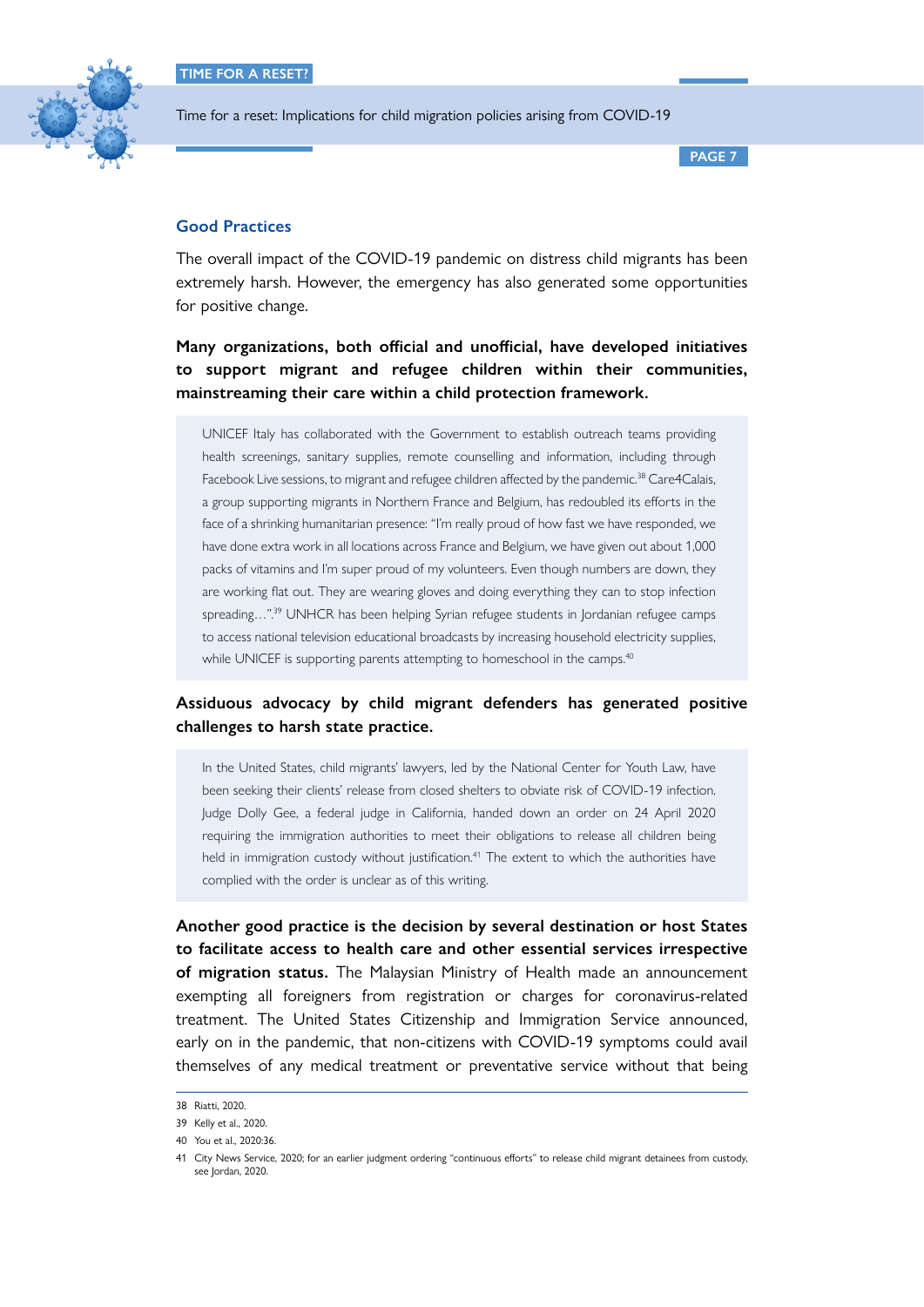

**PAGE 8**

considered an infringement of the public charge rule (under which use of public services could jeopardize immigration status).<sup>42</sup> Similar announcements have been made by the United Kingdom and Portuguese Governments.<sup>43</sup> Ireland has made an unemployment benefit scheme accessible irrespective of immigration status, while Peru has provided hygiene kits and mental health support to the children of Venezuelan asylum seekers, as well as cash transfers to over 60,000 extremely vulnerable migrant families. In Libya, a national hotline is broadcasting health messages and information about helplines and remote service access in the main migrant languages (including Somali, Amharic, Hausa and Tigrinya).<sup>44</sup> Mexican authorities have decided to make social services and social protection resources available to all vulnerable children, irrespective of their immigration status or citizenship, a laudable effort at inclusionary support in a country facing enormous migration pressures as a result of recent United States migration policy. Some local municipalities have also stepped up their efforts to support indigent and homeless migrant children affected by the pandemic, proof that the movement for "inclusive cities" can withstand the xenophobic pressures generated by the pandemic. Boston, for example, has offered services including free meals (breakfast and lunch), childcare, medical care, online connectivity access (Chromebook laptops, 60 days of free Internet access and free installation) and educational support. Boston Public Schools has also created an online curriculum for all students, while the Massachusetts Department of Early Education and Care is delivering books for younger children.<sup>45</sup>

# **Required policy innovations**

(1) For child migrants stranded by coronavirus-induced lockdowns, whether they are blocked from journeys they had planned or abandoned by traffickers no longer able to feed them, States have **an urgent and immediate obligation to provide non-discriminatory support and to minimize risk.** As for all children, the best interests of the child must be a primary consideration in the development of relevant interventions. The nature of the support depends on the needs and wishes expressed by the migrant child. These can only be ascertained with quality and timely data collection. So far, data on child migrants stranded or otherwise impacted by the epidemic are scarce. Child welfare agencies, charged with child protection for vulnerable constituencies within their jurisdiction, **should institute mechanisms to document the pandemic's impact on child migrants and ascertain their needs and wishes, incorporating a rights-based approach to this task.**46

<sup>42</sup> USCIS, 2020.

<sup>43</sup> World Bank Group, 2020:11.

<sup>44</sup> You et al., 2020:38.

<sup>45</sup> City of Boston, 2020a; 2020b; 2020c.

<sup>46</sup> United Nations, 2020:14.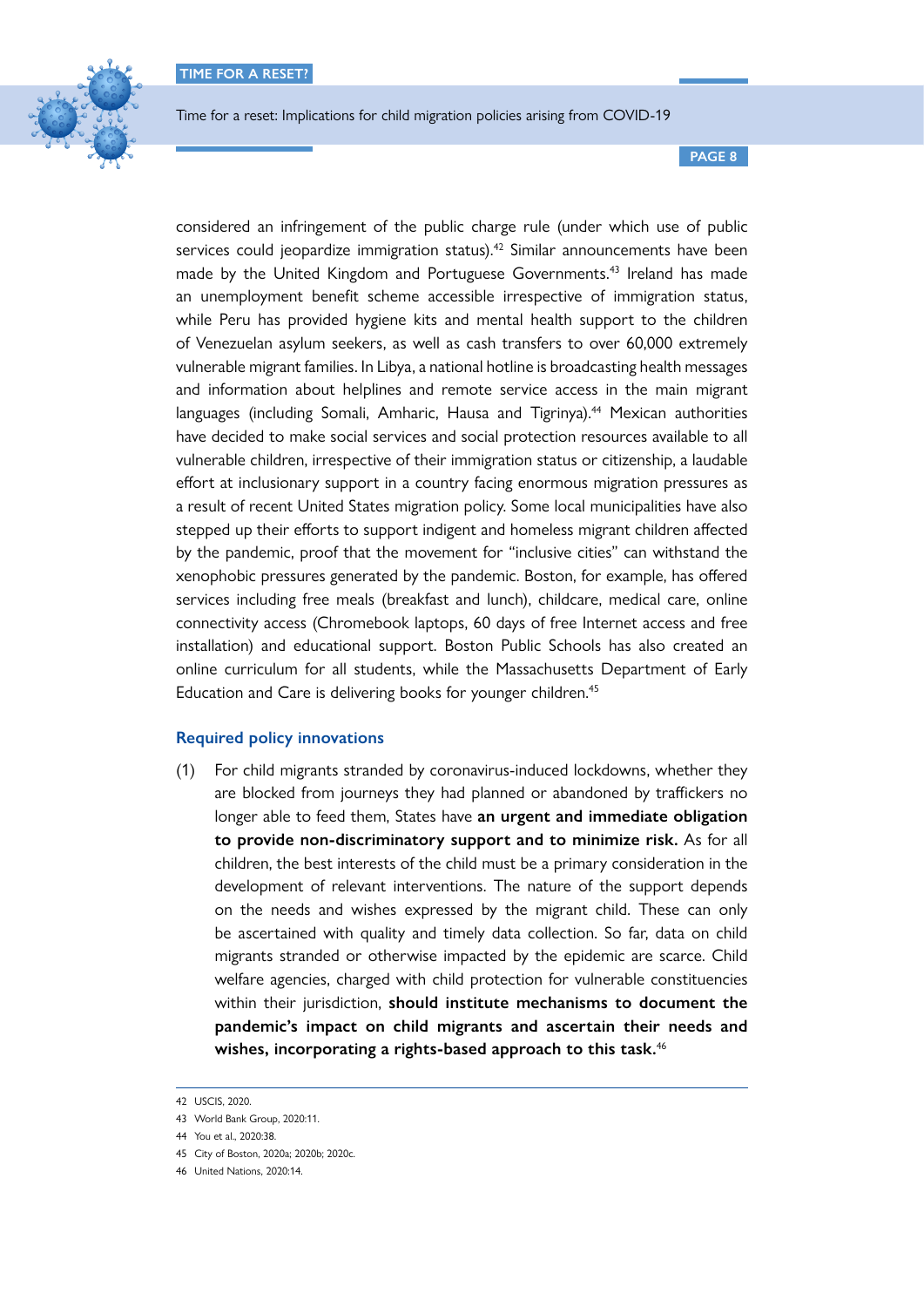

**PAGE 9**

- (2) In some jurisdictions, the pandemic has generated long-elusive **opportunities for child protection and family reunification.** In India, for example, the abandonment of trafficked children by exploiters unable to feed and accommodate them has revealed previously hidden needs and created a real opportunity for government agencies to reach out to trafficked children and, if the children so wish, support reunification with family back home.<sup>47</sup> Similar moves should be undertaken with respect to internationally trafficked child migrants, although in such cases reunification might entail supported transport to relatives in destination rather than in home countries. Again a best-interest determination encompassing the child's needs and preferences must be a guiding consideration.
- (3) Many forced child migrants, including refugees and children who have been trafficked, lack legal identification documents. For stateless Rohingya child refugees in India, for example, their lack of identity documents, coupled with the economic devastation wrought by the pandemic, has exacerbated vulnerability to exploitation.<sup>48</sup> As governments develop interventions to mitigate the impact of the pandemic, **there is an opportunity to address this serious documentary deficit and provide all children with legal identification documents.**<sup>49</sup>
- (4) Governments should ensure that all children within their jurisdiction, irrespective of their nationality or migration status, have **access to the social assistance and social protection measures needed to avert destitution** and the other consequences of the pandemic. Some organizations have called for the establishment of community kitchens to provide food to migrant workers.50 Good practice examples already in operation (see above) should be broadly followed.
- **(5) Detained child migrants should be immediately released from immigration detention facilities**, to avert the known risks generated by congregate settings. Where institutional care is needed, child migrants should be located in child-friendly settings adapted to incorporate the physical distancing and other health-related measures needed to reduce infection risks. **Repatriations, deportations and other forms of externalization should not be imposed on child migrants seeking security and protection in transit and destination States.**

<sup>47</sup> Sehgal, 2020.

<sup>48</sup> Mitra, 2020.

<sup>49</sup> The right to proof of legal identity is articulated both in the 1989 UN Convention on the Rights of the Child, Articles 8 and 9, and in Sustainable Development Goal 10.7.

<sup>50</sup> ActionAid India, 2020; Love and Vey, 2020.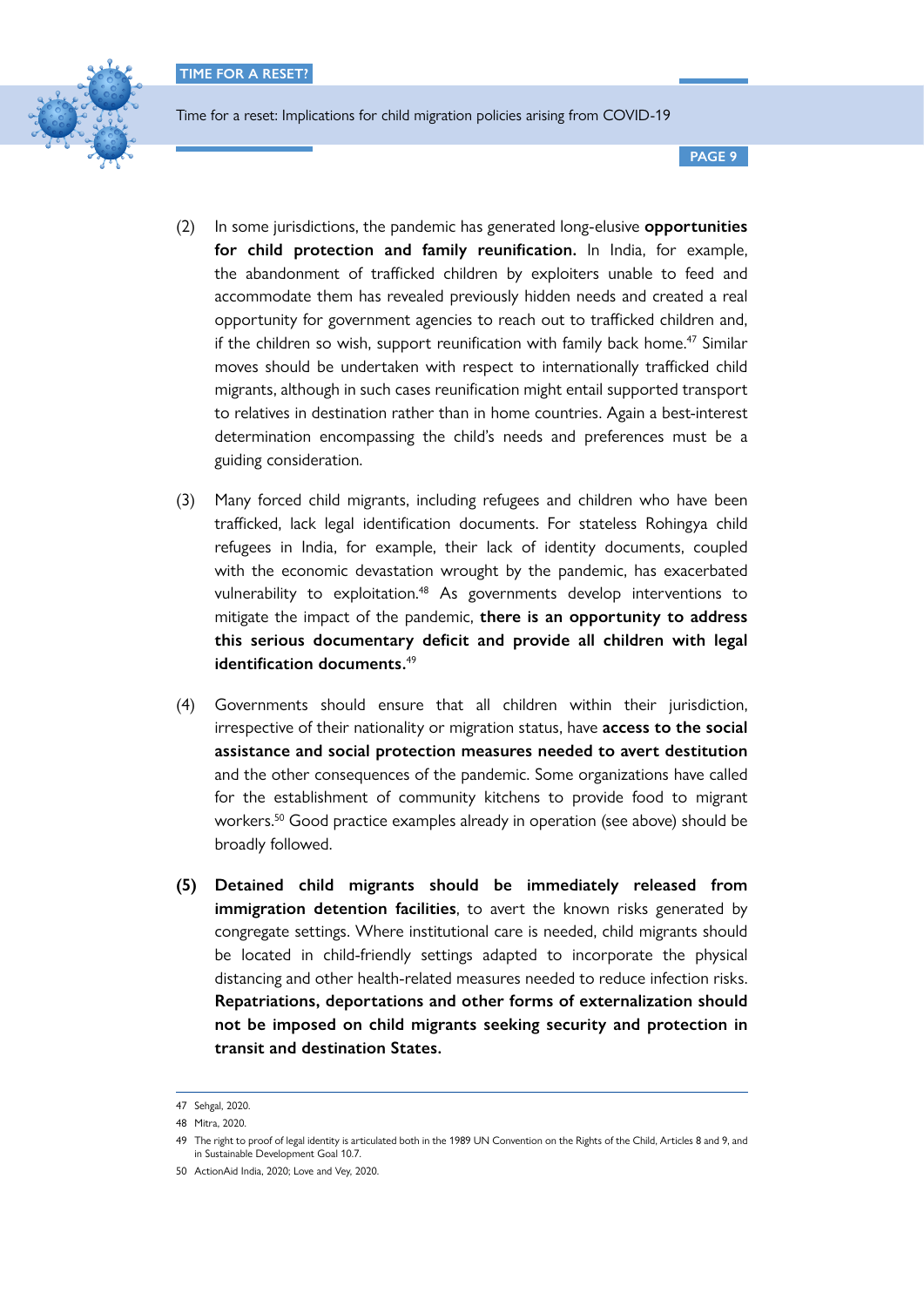

**PAGE 10**

# **References**

# ActionAid India

2020 Isolate, don't abandon: Helping vulnerable communities cope with the COVID-19 crisis. April. Available at [www.actionaidindia.org/wp-content/uploads/2020/04/Isolate-Dont-Abandon-](http://www.actionaidindia.org/wp-content/uploads/2020/04/Isolate-Dont-Abandon-Helping-children-cope.pdf)[Helping-children-cope.pdf](http://www.actionaidindia.org/wp-content/uploads/2020/04/Isolate-Dont-Abandon-Helping-children-cope.pdf).

#### Bathke, B.

2020 Switzerland takes in 23 migrant children from Greek island camps. InfoMigrants, 18 May. Available at [www.infomigrants.net/en/post/24804/switzerland-takes-in-23-migrant-children](http://www.infomigrants.net/en/post/24804/switzerland-takes-in-23-migrant-children-from-greek-island-camps)[from-greek-island-camps.](http://www.infomigrants.net/en/post/24804/switzerland-takes-in-23-migrant-children-from-greek-island-camps)

#### Campbell, C.

2020 Channel migrants: Rise in unaccompanied children arriving in Kent. *BBC News*, 18 May. Available at [www.bbc.com/news/uk-england-kent-52680025.](http://www.bbc.com/news/uk-england-kent-52680025)

# Centers for Disease Control (CDC)

2020 Health equity considerations and racial and ethnic minority groups. National Center for Immunization and Respiratory Diseases, updated 24 July. Available at [www.cdc.gov/](http://www.cdc.gov/coronavirus/2019-ncov/need-extra-precautions/racial-ethnic-minorities.html) [coronavirus/2019-ncov/need-extra-precautions/racial-ethnic-minorities.html.](http://www.cdc.gov/coronavirus/2019-ncov/need-extra-precautions/racial-ethnic-minorities.html)

#### City News Service

2020 LA judge orders release of migrant children in custody. *KPBS Public Media*, 25 April. Available at [www.kpbs.org/news/2020/apr/25/l-judge-orders-release-migrant-children-custody/.](http://www.kpbs.org/news/2020/apr/25/l-judge-orders-release-migrant-children-custody/)

#### City of Boston

- 2020a COVID-19 Resource Guide for Boston's Immigrants. Immigration Advancement, 1 June. Available at [www.boston.gov/news/covid-19-resource-guide-bostons-immigrants.](http://www.boston.gov/news/covid-19-resource-guide-bostons-immigrants)
- 2020b Food Access. n.d. Available at [www.boston.gov/departments/food-access.](http://www.boston.gov/departments/food-access)
- 2020c Internet connectivity and technology supports during COVID-19 response. Innovation and Technology, 1 May. Available at [www.boston.gov/news/internet-connectivity-and-technology](http://www.boston.gov/news/internet-connectivity-and-technology-supports-during-covid-19-response)[supports-during-covid-19-response.](http://www.boston.gov/news/internet-connectivity-and-technology-supports-during-covid-19-response)

#### *Dhaka Tribune*

2019 UN envoy fears 'new crisis' for Rohingya if moved to Bhashan Char. 11 March. Available at [www.dhakatribune.com/bangladesh/2019/03/11/un-envoy-fears-new-crisis-for-rohingya-if](http://www.dhakatribune.com/bangladesh/2019/03/11/un-envoy-fears-new-crisis-for-rohingya-if-moved-to-bhashan-char)[moved-to-bhashan-char.](http://www.dhakatribune.com/bangladesh/2019/03/11/un-envoy-fears-new-crisis-for-rohingya-if-moved-to-bhashan-char)

# De Chickera, A.

2020 As the world washes its hands of the stateless, they risk facing COVID alone. openDemocracy, 27 April.

#### *Deutsche Welle*

- 2020a Greece refugee crisis: First 12 children evacuated from camps. 15 April. Available at [www.](http://www.dw.com/en/greece-refugee-crisis-first-12-children-evacuated-from-camps/a-53129449) [dw.com/en/greece-refugee-crisis-first-12-children-evacuated-from-camps/a-53129449.](http://www.dw.com/en/greece-refugee-crisis-first-12-children-evacuated-from-camps/a-53129449)
- 2020b Germany takes in Afghan, Syrian refugee children from Greek camp. 18 April. Available at [www.](http://www.dw.com/en/germany-takes-in-afghan-syrian-refugee-children-from-greek-camp/a-53172989) [dw.com/en/germany-takes-in-afghan-syrian-refugee-children-from-greek-camp/a-53172989](http://www.dw.com/en/germany-takes-in-afghan-syrian-refugee-children-from-greek-camp/a-53172989).

## Dickerson, C.

2020 10 years old, tearful and confused after a sudden deportation. *New York Times*, 20 May. Available at [www.nytimes.com/2020/05/20/us/coronavirus-migrant-children-unaccompanied](http://www.nytimes.com/2020/05/20/us/coronavirus-migrant-children-unaccompanied-minors.html)[minors.html.](http://www.nytimes.com/2020/05/20/us/coronavirus-migrant-children-unaccompanied-minors.html)

#### Guadagno, L.

2020 *Migrants and the COVID-19 pandemic: An initial analysis*. IOM Migration Research Series No. 60. Available at [https://publications.iom.int/system/files/pdf/mrs-60.pdf.](https://publications.iom.int/system/files/pdf/mrs-60.pdf)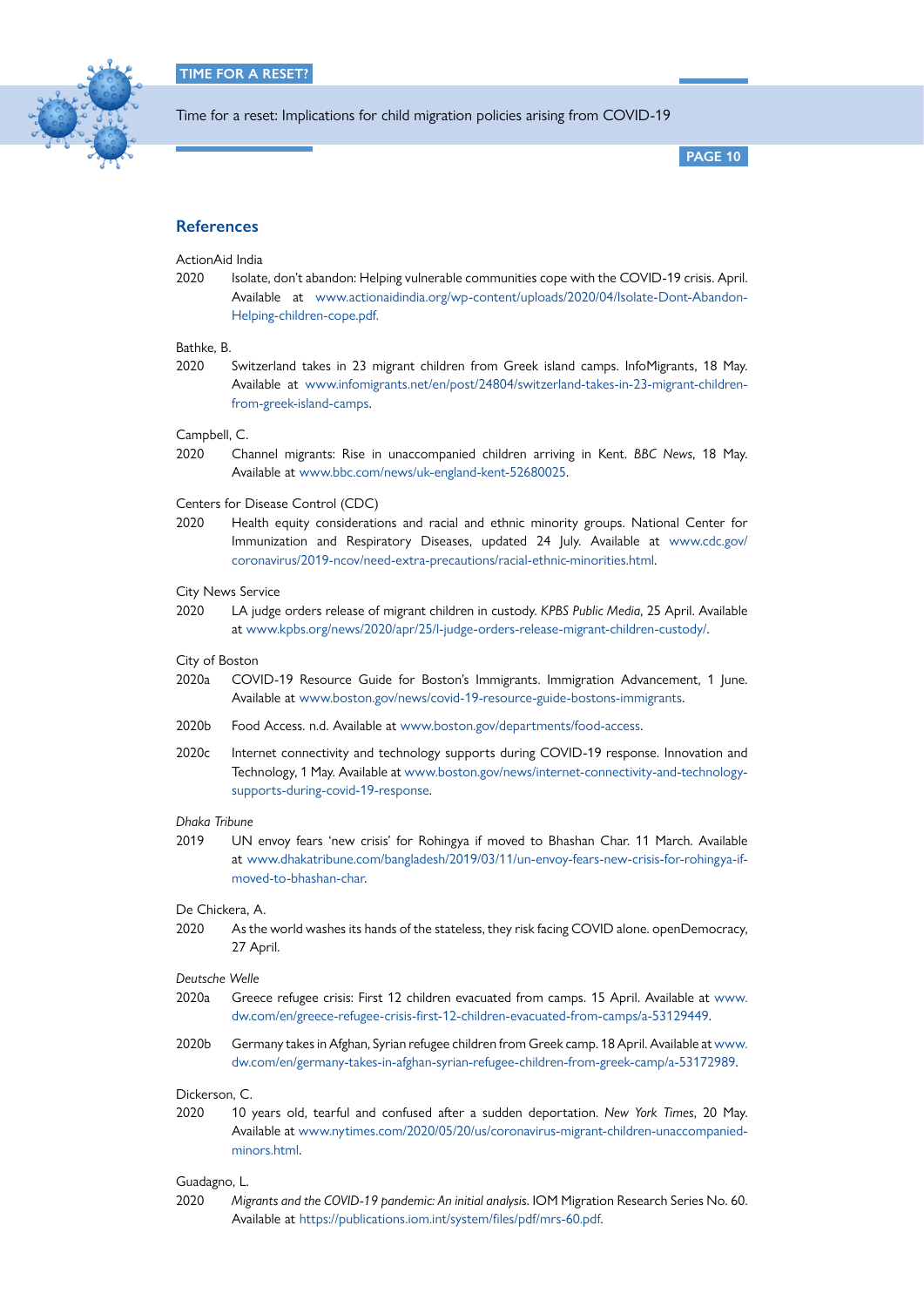

**PAGE 11**

#### Hudak, J. and C. Stenglein

2020 *As COVID-19 spreads in ICE detention, oversight is more critical than ever*. Brookings Institute, 14 May. Available at [www.brookings.edu/blog/fixgov/2020/05/14/as-covid-19-spreads-in-ice](http://www.brookings.edu/blog/fixgov/2020/05/14/as-covid-19-spreads-in-ice-detention-oversight-is-more-critical-than-ever/)[detention-oversight-is-more-critical-than-ever/.](http://www.brookings.edu/blog/fixgov/2020/05/14/as-covid-19-spreads-in-ice-detention-oversight-is-more-critical-than-ever/)

# Human Rights Watch

- 2020 Bangladesh: Rohingya refugees in risky COVID-19 quarantine. 5 May. Available at [www.hrw.](http://www.hrw.org/news/2020/05/05/bangladesh-rohingya-refugees-risky-covid-19-quarantine) [org/news/2020/05/05/bangladesh-rohingya-refugees-risky-covid-19-quarantine.](http://www.hrw.org/news/2020/05/05/bangladesh-rohingya-refugees-risky-covid-19-quarantine)
- International Labour Organization (ILO) and United Nations Children's Fund (UNICEF)
- 2020 *COVID-19 and child labour: A time of crisis, a time to act*. June. Available at [www.ilo.org/ipec/](http://www.ilo.org/ipec/Informationresources/WCMS_747421/lang--en/index.htm) [Informationresources/WCMS\\_747421/lang--en/index.htm](http://www.ilo.org/ipec/Informationresources/WCMS_747421/lang--en/index.htm).

#### International Organization for Migration (IOM)

- 2020a COVID-19 Analytical Snapshot #17: Impacts on migrant children and youth. 17 April. Available at [www.iom.int/sites/default/files/documents/covid-19\\_analytical\\_snapshot\\_17\\_](http://www.iom.int/sites/default/files/documents/covid-19_analytical_snapshot_17_impacts_on_migrant_children_and_youth_0.pdf) [impacts\\_on\\_migrant\\_children\\_and\\_youth\\_0.pdf](http://www.iom.int/sites/default/files/documents/covid-19_analytical_snapshot_17_impacts_on_migrant_children_and_youth_0.pdf).
- 2020b *World Migration Report 2020*. IOM, Geneva. Available at [https://publications.iom.int/system/](https://publications.iom.int/system/files/pdf/wmr_2020.pdf) [files/pdf/wmr\\_2020.pdf](https://publications.iom.int/system/files/pdf/wmr_2020.pdf).
- 2020c IOM Displacement Tracking Matrix. Available at [https://dtm.iom.int.](https://dtm.iom.int)
- 2020d Mobility Impacts COVID-19. Available at<https://migration.iom.int>.

## Johns Hopkins University

2020 Coronavirus Resource Center. Available at <https://coronavirus.jhu.edu/map.html> (accessed July 2020).

#### Jordan, M.

- 2020 Judge urges release of migrant children after 4 test positive for coronavirus in detention. *New York Times*, 29 March. Available at [www.nytimes.com/2020/03/29/us/coronavirus-migrant](http://www.nytimes.com/2020/03/29/us/coronavirus-migrant-children-detention-flores.html)[children-detention-flores.html](http://www.nytimes.com/2020/03/29/us/coronavirus-migrant-children-detention-flores.html).
- Kanno-Youngs, Z. and K. Semple
- 2020 Trump cites coronavirus as he announces a border crackdown. *New York Times*, 20 March. Available at [www.nytimes.com/2020/03/20/us/politics/trump-border-coronavirus.html](http://www.nytimes.com/2020/03/20/us/politics/trump-border-coronavirus.html).
- Kelly, A., H. Grant and L. Tondo
- 2020 NGOs raise alarm as coronavirus strips support from EU refugees. *The Guardian*, 18 March. Available at [www.theguardian.com/global-development/2020/mar/18/ngos-raise-alarm-as](http://www.theguardian.com/global-development/2020/mar/18/ngos-raise-alarm-as-coronavirus-strips-support-from-eu-refugees)[coronavirus-strips-support-from-eu-refugees.](http://www.theguardian.com/global-development/2020/mar/18/ngos-raise-alarm-as-coronavirus-strips-support-from-eu-refugees)

Kerwin, D.

- 2020 Immigrant detention and COVID-19: How the US detention system became a vector for the spread of the pandemic. Center for Migration Studies of New York, updated 16 June. Available at <https://cmsny.org/publications/immigrant-detention-covid/>.
- Love, H. and J.S. Vey
- 2020 *After COVID-19, we must invest in not isolate our most vulnerable communities*. Brookings Institute, 3 April. Available at [www.brookings.edu/blog/the-avenue/2020/04/03/after-covid-](http://www.brookings.edu/blog/the-avenue/2020/04/03/after-covid-19-we-must-invest-in-not-isolate-our-most-vulnerable-communities/)[19-we-must-invest-in-not-isolate-our-most-vulnerable-communities/](http://www.brookings.edu/blog/the-avenue/2020/04/03/after-covid-19-we-must-invest-in-not-isolate-our-most-vulnerable-communities/).

# McFall-Johnsen, M.

2020 The results are in from the largest study on kids and COVID-19 to date. *ScienceAlert*, 7 April. Available at [www.sciencealert.com/here-s-the-biggest-study-on-kids-and-covid-19](http://www.sciencealert.com/here-s-the-biggest-study-on-kids-and-covid-19-published-to-date) [published-to-date](http://www.sciencealert.com/here-s-the-biggest-study-on-kids-and-covid-19-published-to-date).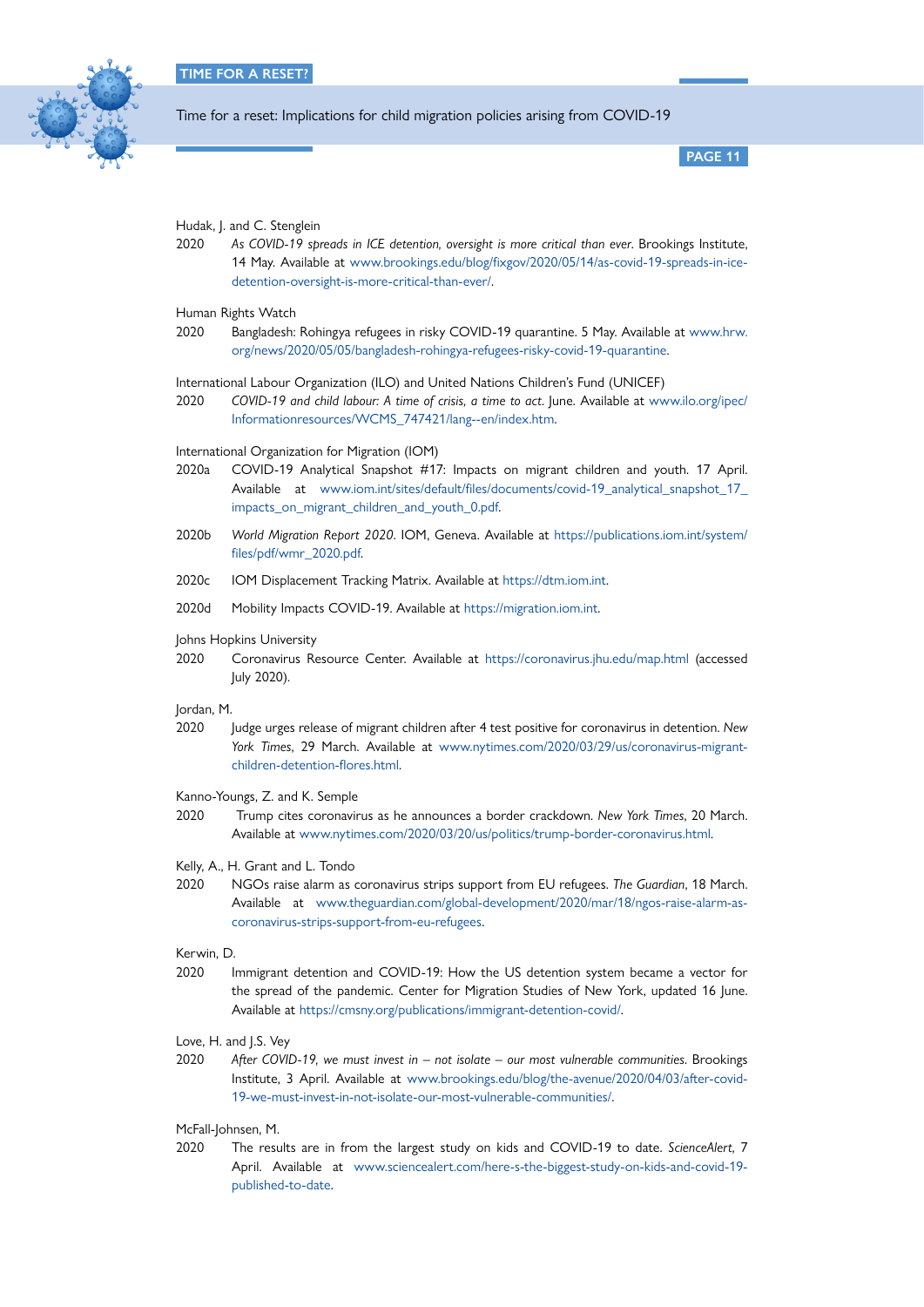

**PAGE 12**

## Mitra, R.

2020 How the crisis of identity has followed the Rohingya to India. *The Wire*, 13 January. Available at <https://thewire.in/rights/rohingya-delhi-caa-nrc>.

Montoya-Galvez, C.

2020 U.S. suspends protections for migrant kids at border, expelling hundreds amid pandemic. *CBS News*, May 7. Available at [www.cbsnews.com/news/coronavirus-immigration-migrant](http://www.cbsnews.com/news/coronavirus-immigration-migrant-children-protections-border/)[children-protections-border/.](http://www.cbsnews.com/news/coronavirus-immigration-migrant-children-protections-border/)

Nagaraj, A. and R. Srivastava

- 2020 Many of India's informal workers are getting pushed into bonded labour during coronavirus crisis. *Scroll.in*, 16 April. Available at [https://scroll.in/article/959268/many-of-indias-informal](https://scroll.in/article/959268/many-of-indias-informal-workers-are-getting-pushed-into-bonded-labour-during-coronavirus-crisis)[workers-are-getting-pushed-into-bonded-labour-during-coronavirus-crisis](https://scroll.in/article/959268/many-of-indias-informal-workers-are-getting-pushed-into-bonded-labour-during-coronavirus-crisis).
- Navarette, B. and G. Sanchez
- 2020 Risks and challenges to migrants, asylum seekers and refugees living under COVID-19 in Ciudad Juárez, Mexico. *Migration Policy Practice*, X(2):51, April–June. Available at [https://](https://publications.iom.int/books/migration-policy-practice-vol-x-number-2-april-june-2020) [publications.iom.int/books/migration-policy-practice-vol-x-number-2-april-june-2020.](https://publications.iom.int/books/migration-policy-practice-vol-x-number-2-april-june-2020)

O'Toole M. and C. Carcamo

2020 Citing coronavirus, Trump officials refuse to release migrant kids to sponsors – and deport them instead. *Los Angeles Times*, 12 May. Available at [www.latimes.com/politics/](http://www.latimes.com/politics/story/2020-05-12/trump-officials-coronavirus-refuse-releasing-migrant-kids) [story/2020-05-12/trump-officials-coronavirus-refuse-releasing-migrant-kids](http://www.latimes.com/politics/story/2020-05-12/trump-officials-coronavirus-refuse-releasing-migrant-kids).

Owen, Q.

2020 Immigrant detention numbers decline as COVID-19 spikes and controversial border policies take hold. *ABC News*, 11 April. Available at [https://abcnews.go.com/Politics/immigrant](https://abcnews.go.com/Politics/immigrant-detention-numbers-decline-covid-19-spikes-controversial/story?id=70094940)[detention-numbers-decline-covid-19-spikes-controversial/story?id=70094940.](https://abcnews.go.com/Politics/immigrant-detention-numbers-decline-covid-19-spikes-controversial/story?id=70094940)

Riatti, A.

2020 COVID-19 support for refugee and migrant children in Italy [blog]. UNICEF, 3 April. Available at <https://blogs.unicef.org/blog/covid-19-support-refugee-migrant-children-italy/>.

Sanchez, G. and L. Achilli

2020 Stranded: The impacts of COVID-19 on irregular migration and migrant smuggling. European University Institute Migration Policy Centre. Policy brief, Issue 2020/20:5, May. Available at [https://cadmus.eui.eu/bitstream/handle/1814/67069/PB\\_2020\\_20\\_MPC.](https://cadmus.eui.eu/bitstream/handle/1814/67069/PB_2020_20_MPC.pdf?sequence=1&isAllowed=y) [pdf?sequence=1&isAllowed=y.](https://cadmus.eui.eu/bitstream/handle/1814/67069/PB_2020_20_MPC.pdf?sequence=1&isAllowed=y)

Sehgal, R.

2020 In COVID-19 lockdown, 'reverse trafficking' of child labour. *Deccan Herald*, 26 May. Available at [www.deccanherald.com/opinion/in-perspective/in-covid-19-lockdown-reverse-trafficking](http://www.deccanherald.com/opinion/in-perspective/in-covid-19-lockdown-reverse-trafficking-of-child-labour-842145.html)[of-child-labour-842145.html](http://www.deccanherald.com/opinion/in-perspective/in-covid-19-lockdown-reverse-trafficking-of-child-labour-842145.html).

Smith, H.

2020 'Coronavirus doesn't respect barbed wire': Concern mounts for Greek camps. *The Guardian*, 7 April. Available at [www.theguardian.com/global-development/2020/apr/07/coronavirus](http://www.theguardian.com/global-development/2020/apr/07/coronavirus-doesnt-respect-barbed-wire-concern-mounts-for-greek-camps)[doesnt-respect-barbed-wire-concern-mounts-for-greek-camps.](http://www.theguardian.com/global-development/2020/apr/07/coronavirus-doesnt-respect-barbed-wire-concern-mounts-for-greek-camps)

Stock, S., R. Campos, M. Horn, M. Villarreal and S. Myers

2020 COVID-19 outbreaks may arise from immigrant detention centers, doctors say. *NBC*, 14 May. Available at [www.nbcbayarea.com/investigations/covid-19-outbreaks-may-arise-from](http://www.nbcbayarea.com/investigations/covid-19-outbreaks-may-arise-from-immigrant-detention-centers-doctors-say/2289775/)[immigrant-detention-centers-doctors-say/2289775/.](http://www.nbcbayarea.com/investigations/covid-19-outbreaks-may-arise-from-immigrant-detention-centers-doctors-say/2289775/)